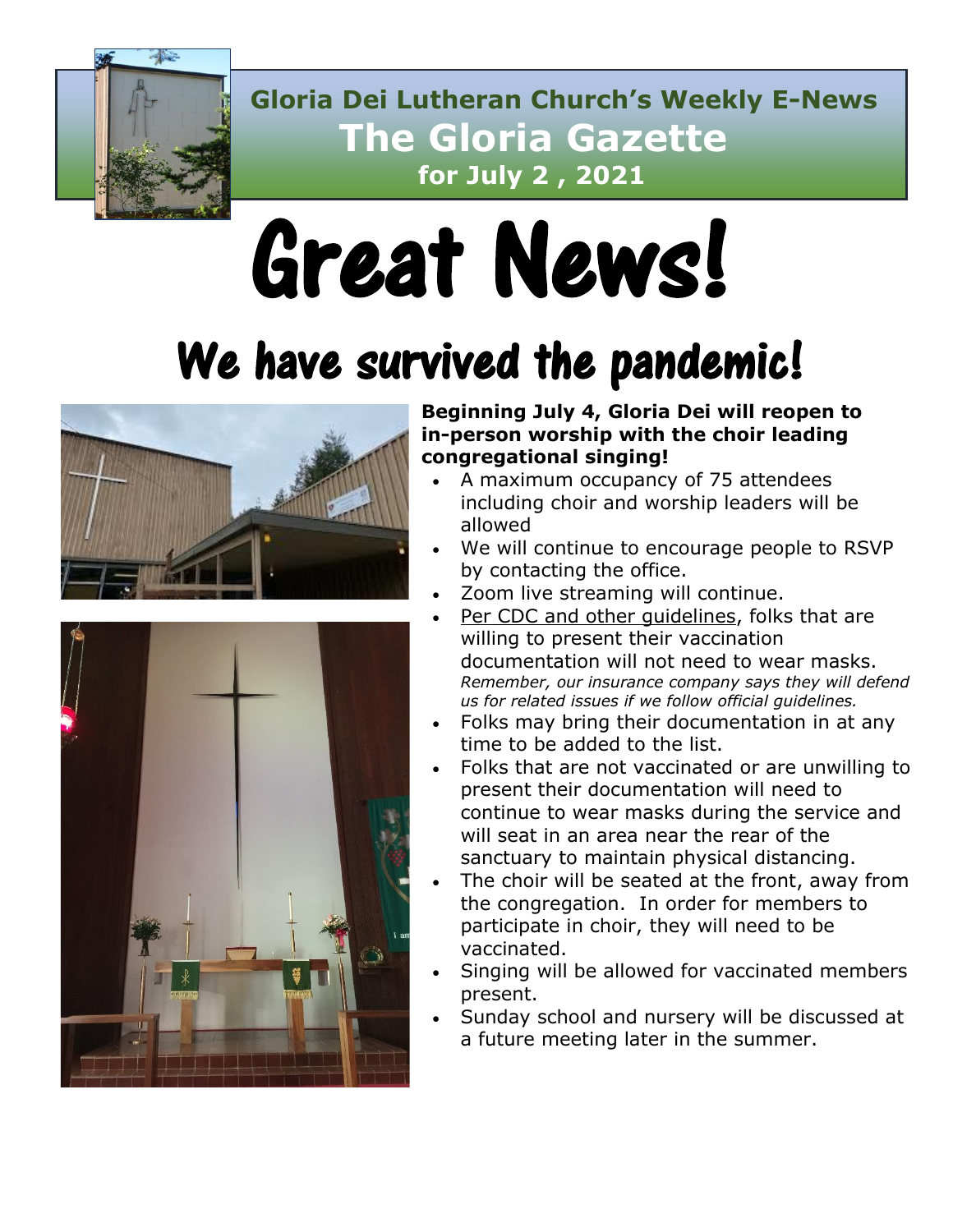# **Around the Church**

### **2021 Church Council**

**RICHARD WHITWER,** Pres. 756-4255

**LYNN DANNER** Vice President 267-0693

**KEN DENTON Secretary** 756-6505

**PAUL HALVOR** 756-5791

**KATHIE HODGIN** 266-0816

**KATHY JACOBSON** 252-1507

**ANGELA McALISTER** 217-8607

**KALLIE MILL** 290-1122

**LINDA MITCHELL** 297-2976

**SUSAN PATERSON** 260-2656

**ANNETTE REHER** 266-0730

**KEITH SELANOFF WENDTHOLM** (503) 839-4098

**CALUM STEVENSON** 294-2598

**IAN STEVENSON** 435-3114

**PASTOR PEGGY YINGST** (802) 579-1948

Ex-officio members of Council:

**JIM GILBERT,** Treasurer (805) 689-7858

**JEN SHAFER,** Bookkeeper 297-3440



Gloria Dei is planning a modified vacation Bible school program and we'd like you to invite the children in your life…your own, your grandchildren, your neighbors…

## **"To Mars and Beyond: Explore Where God's Power Can Take You" July 26 – 30 ● 10:00 a.m. - Noon Children ages 5 – 12**

We're planning fun and engaging Bible story lessons, games, and crafts/science activities to reinforce the main theme each day: Going Beyond with Faith, with Boldness, with Kindness, with Thankfulness, and with Hope!



Registration is limited to 30 children and all activities will be outdoors, following health guidelines. Preregistration is required to guarantee a spot; no fee.

Please call Gloria Dei Lutheran church office for further information and to register:

## **541-267-2347**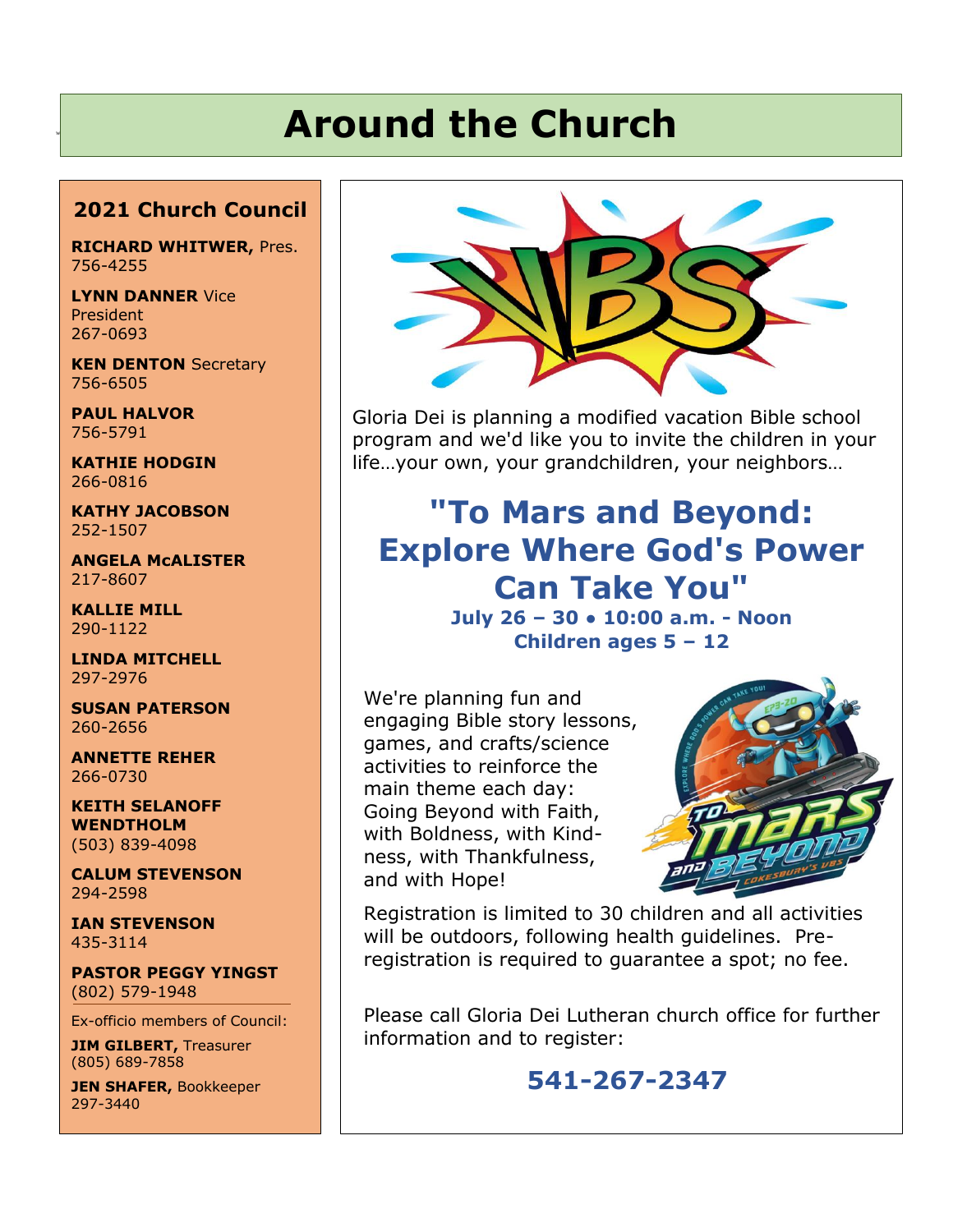# **Around the Church – Bits & Pieces**

### **2021 Call Committee**

| Mo Aakre             | Angela McAlist        |
|----------------------|-----------------------|
| <b>Curtis Buell</b>  | <b>John Meynink</b>   |
| <b>Ken Denton</b>    | <b>Dorothy Miller</b> |
| Leslie Green         | John Olson            |
| Marilyn Halvor       | Sarah Reher           |
| Dave Jordan          | Linda Strine          |
| <b>Sharon Larcom</b> | Debbie Wright         |
|                      |                       |

### **Remember in Prayer Figure**

For the healing of this nation. For the people of India, overwhelmed by the COVID-19 pandemic. For peace between the Israelis and the Palestinians. For the victims of the FL apt. collapse.

**Kay Hamilton –** recovering from thyroid surgery **Becky Bell-Greenstreet** – chronic back pain **Ray Nelsen** – home from eye surgery



**Sandi Carter's brother, Michael –** beginning course of radiation **Kathy Whitwer –** on the death of her father, Buzz Heath **Monita Johnson** – recovering from a serious auto accident **Jacob Strine** – has sought treatment to recover from addition

# **Log-In Links**

**McAlister** 

*All worship services and meetings held via Zoom and in-person*

### **Adult Education Bible Study**

Every Sunday at 9:00 am <https://us02web.zoom.us/j/8997130571> 1 301-715-8592 Meeting ID: 8997130571

### **Sunday Worship service 10 am**

Every Sunday at 10 am <https://us02web.zoom.us/j/82393074728> 1 301 715 8592 Meeting ID: 823 9307 4728

### **Share your Birthday**

Your church family rejoices with you in the day you were born. Your church family would like to help celebrate. Please call Violet to let the office or drop her an email to let us know your birthdate. No need to share the year!

## **Pictorial Directory**

**PLEASE**

**Send a recent photo to Pastor Peggy** pastorpeggy@hotmail.com

# "God's work. Our hands." Sunday **Sept. 12** 2021

 **On Sunday, September 12, 2021,** congregations of the Evangelical Lutheran Church in America (ELCA) will come together for "God's work. Our hands" Sunday.

 In the past, Gloria Dei has people sign up to do odd and ends for other church members that need assistance with projects such as yard work, etc. We are asking if you are interested this year that you call the church and sign up early so that we can order shirts and know how many projects we can tackle this year.

If you have a project that we can assist you with, please call the office to be put on the list. We cannot guarantee that all requests will be answered but we will do our best with the volunteers we have. Please remember that this is not until September 12th, however if you have a need for something now you can always reach out to the office and we can always see if we can find someone that can assist you.

Thank you

*As you explore opportunities to participate in our dedicated day of service, visit [ELCA.org/DayOfService](https://r20.rs6.net/tn.jsp?f=001o3bF15ErjMbMljYnvUNV7-9WC45Qxu5hhOEOuuVMKoNlWVuYCVpN6-yLic_CyRXMe-NKFS-XyKxJI3DsseVp7jfQS77wAHO99HZUaClf5kHgpz-Ckj9jDvTE8QdQk1ds5LXNv1QmzED4g2H2YL4Lswj2RTh0Q8NBv1dDoE9qRTGLAvHSu0mHXnSlnseUUJJbpAHhYKEXXitemC5F9-u5oGsHf5bzTgL0CnV9WtM4EYQr5_BHPsbeEdK-_-dewaDuBtl21VGvrVKWGOhwtRbGNj3wCSOq8xif30BVdNt_8SI8lY6sxVF5lYQDNFUd2SPV8bSYrS0fi0LTFbCiYw1-W08ZimzHDSEC68zxMKlkuGUQYDdxB_D_IXUutiv1DAjLLQ05EAcF4XRSn8vg_zNEO_IxnukXmUrdxTvO2vSQO48jx-Nq7tTq4hZFd4oQd6yzJJ_irJGdZC5dz1rM1caXfB3r-OJTyM880oc4JAbIGHyNixAjH-mMHx2DVv3AZKyh_PVb8IuMOWtsXao82Pc14z2wQ3gt5670QbptRWz4SzVxCpS9VuT3m0b5yK-un2L7K_K3MJrPH-a-KN4kPCPCTckuYwcTpbRhzVSBj06mTpRCpQO2-8mpQKIF_REcr9CA4QKoFwrSlKNH0jglSlebMNmQyZ2MO3fShH-v7W5mzOw3NoZ8NAYqQ1Gv6-dTICMmDXnQZS8U1IPq-cVKEM_hy2hUm61KkGuskcp3cdTuqtq_4QD_hu3NataJwAQ9D6igLJzNEw1n88VQQhBnLKs_Lw==&c=xmsPVdAdpsPMzrIHTzJDHy9CVfvpzvjHXdoBSgIBX6DGUgto7yMcqQ==&ch=WrzVz0BJiVhBn9eMv1OOJt5YyVhiZUBSpkEtCyB0qUFCYVhIJ_xGHw==&jrc=1) for helpful planning resources*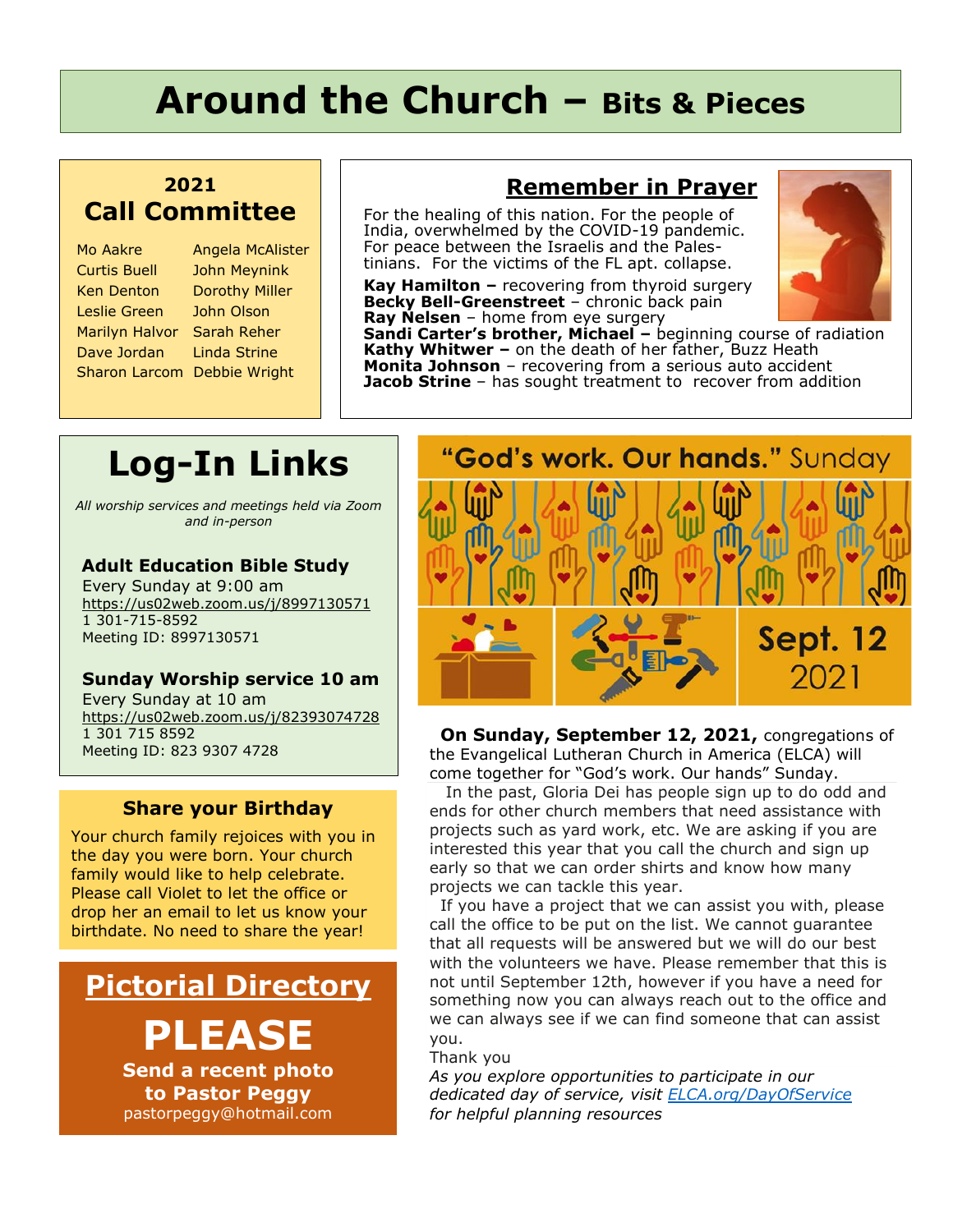## **Around the Town – Coos Bay & North Bend**



**If you know how to make good use of the mud, you can grow beautiful lotuses.**

**― Thich Nhat Hanh**

### **Beloveds,**

The light is getting brighter! The vaccine news just keeps getting better and Oregon is soon to hit it's goal of 70% vaccination. As of today, all state restrictions have been

dropped. Whew. It's been a long ride. Now we navigate the tricky waters of reopening.

Take a breath.

Reopening requires navigating both practical, safety, and emotional concerns. We've all been through a challenging year. Differences in temperament and risk tolerance are still in play.

Let us hold each other in grace and kindness as we move through this final stage of the pandemic process. We are not the same as we were before. For one thing, our ministries have expanded into the virtual domain. We must be intentional, nimble and ready to learn as we make our decisions about reopening. Please be kind to yourselves and to everyone else. Pray. Listen. It might be a bumpy landing, but we will all cross together to the other side. And Spirit goes with us every step of the Way.

Looking forward to greeting you all again in person,

#### **Bishop Laurie**

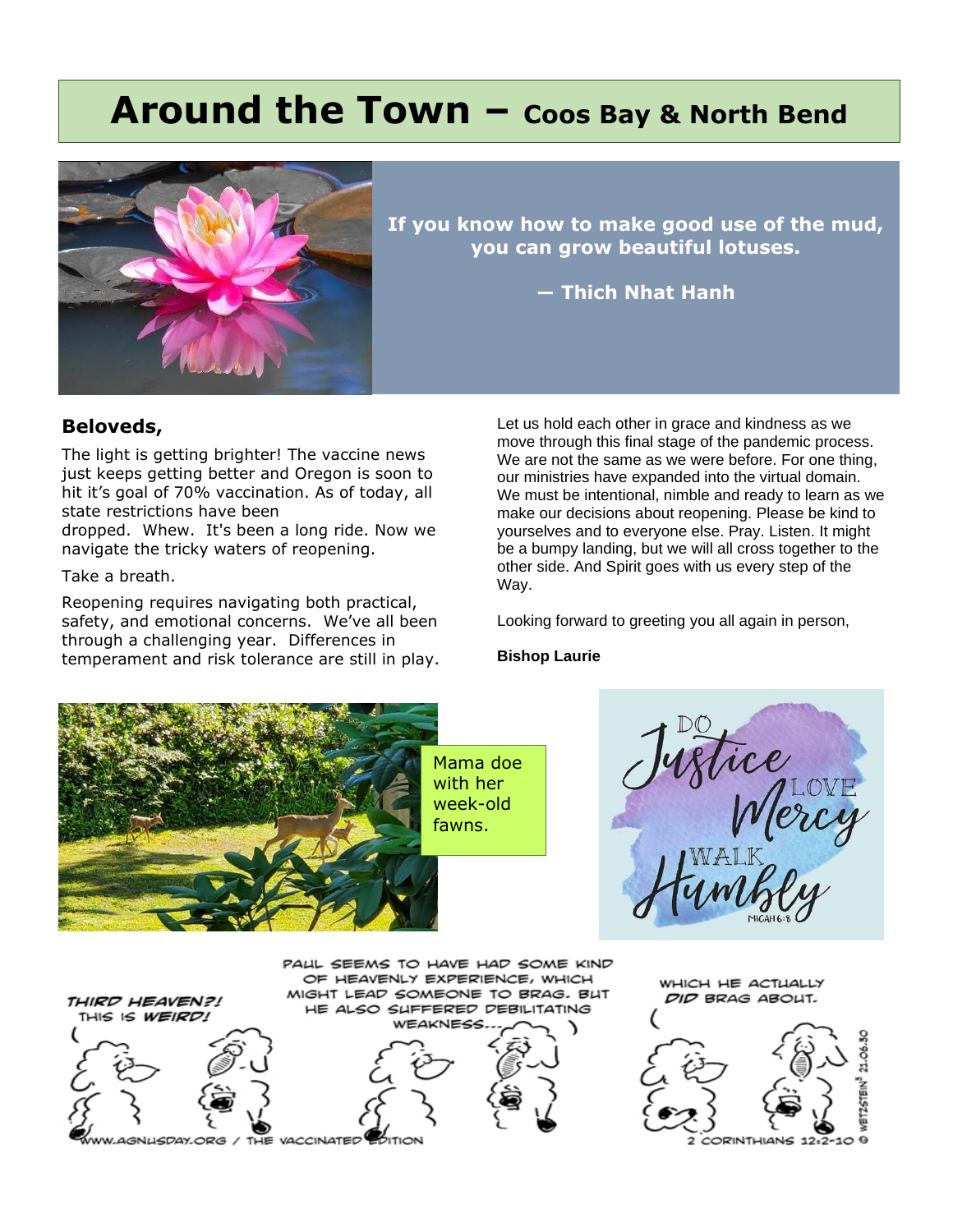# **Around the Church – Educational Opportunities**





## **Shelby Wednesday Evening Bible/Book Study**  *on hiatus through the summer*

## **Weekly Text Study Every Friday at 8:30 am via Zoom**



Join us online to discuss the upcoming Sunday's **Scripture** readings.

A link is sent out every week.

**Online via Zoom and in-person**



Each week, Dr. Jim Gilbert leads a discussion on one of the Bible's 66 books. Meet at Gloria Dei's Fellowship Hall, or log onto Zoom: <https://us02web.zoom.us/j/8997130571> or call 1 301 715-8592, then enter the Meeting ID: 8997130571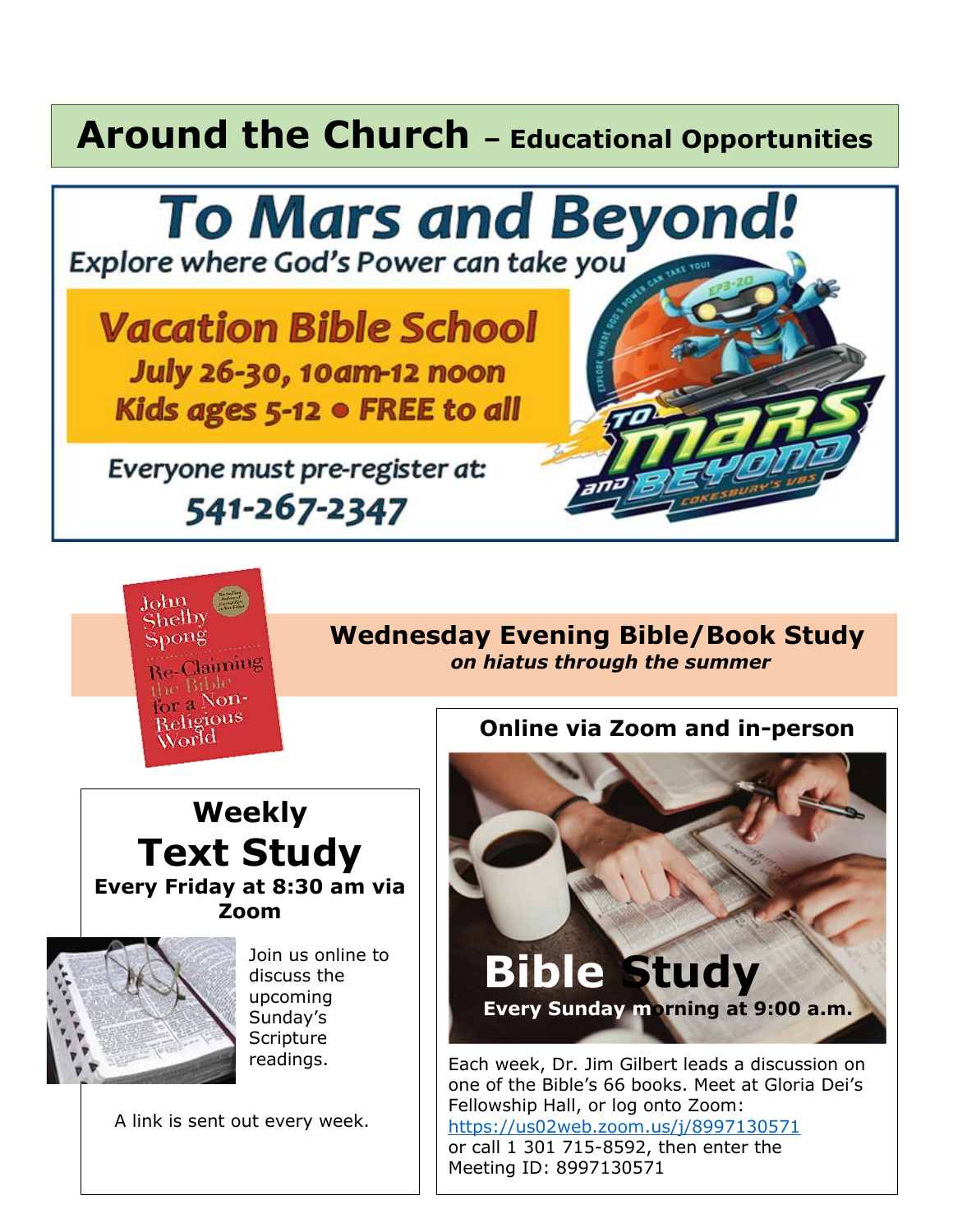## **Around the Church – Calendar July 2021**

| <b>Sunday</b>                                                                                                                    | <b>Monday</b>      | <b>Tuesday</b>     | Wednesday                                 | <b>Thursday</b>                                                               | Friday                                        | <b>Saturday</b> |  |
|----------------------------------------------------------------------------------------------------------------------------------|--------------------|--------------------|-------------------------------------------|-------------------------------------------------------------------------------|-----------------------------------------------|-----------------|--|
| $\overline{2}$<br><b>COMMUNITY</b><br><b>WEEKLY BIBLE</b><br><b>MEAL</b><br>$STUDY - 8:30$ am<br>$11 - 1$                        |                    |                    |                                           |                                                                               |                                               | 3               |  |
| $\overline{4}$<br>6 <sup>th</sup> Sunday<br><b>WORSHIP</b><br><b>Adult Bible Class</b><br>9am<br>One service<br>10 <sub>am</sub> | 5                  | 6<br>AA Group 6pm  | $\overline{7}$<br><b>CHOIR</b><br>6:30-PM | 8<br>KNITTERS 10am<br>Worship & Music<br>Noon<br>Q & A Young<br>Adults-5:30pm | 9<br><b>WEEKLY BIBLE</b><br>$STUDY - 8:30$ am | 10              |  |
| 11                                                                                                                               | 12                 | 13                 | 14                                        | 15                                                                            | 16                                            | 17              |  |
| 7 <sup>th</sup> Sunday                                                                                                           |                    | Pastor on vacation |                                           |                                                                               |                                               |                 |  |
| after Pentecost<br><b>Adult Bible Class</b><br>9am<br>One service<br>10 <sub>am</sub>                                            |                    | AA Group 6pm       | <b>CHOIR</b><br>6:30-PM                   | <b>KNITTERS 10am</b><br>Q & A Young<br>Adults-5:30pm                          | <b>WEEKLY BIBLE</b><br>$STUDY - 8:30$ am      |                 |  |
| 18                                                                                                                               | 19                 | 20                 | 21                                        | 22                                                                            | 23                                            | 24              |  |
| 8 <sup>th</sup> Sunday<br>after Pentecost                                                                                        | Pastor on vacation |                    |                                           |                                                                               |                                               |                 |  |
| <b>Adult Bible Class</b><br>9am<br>One service<br>10 <sub>am</sub><br>Pr. David Paulson                                          |                    | AA Group 6pm       | <b>CHOIR</b><br>6:30-PM                   | <b>KNITTERS 10am</b><br>Church Council<br>6:00 pm                             | <b>WEEKLY BIBLE</b><br>$STUDY - 8:30$ am      |                 |  |
| Vacation Bible School July 26-30, 10-Noon                                                                                        |                    |                    |                                           |                                                                               |                                               |                 |  |